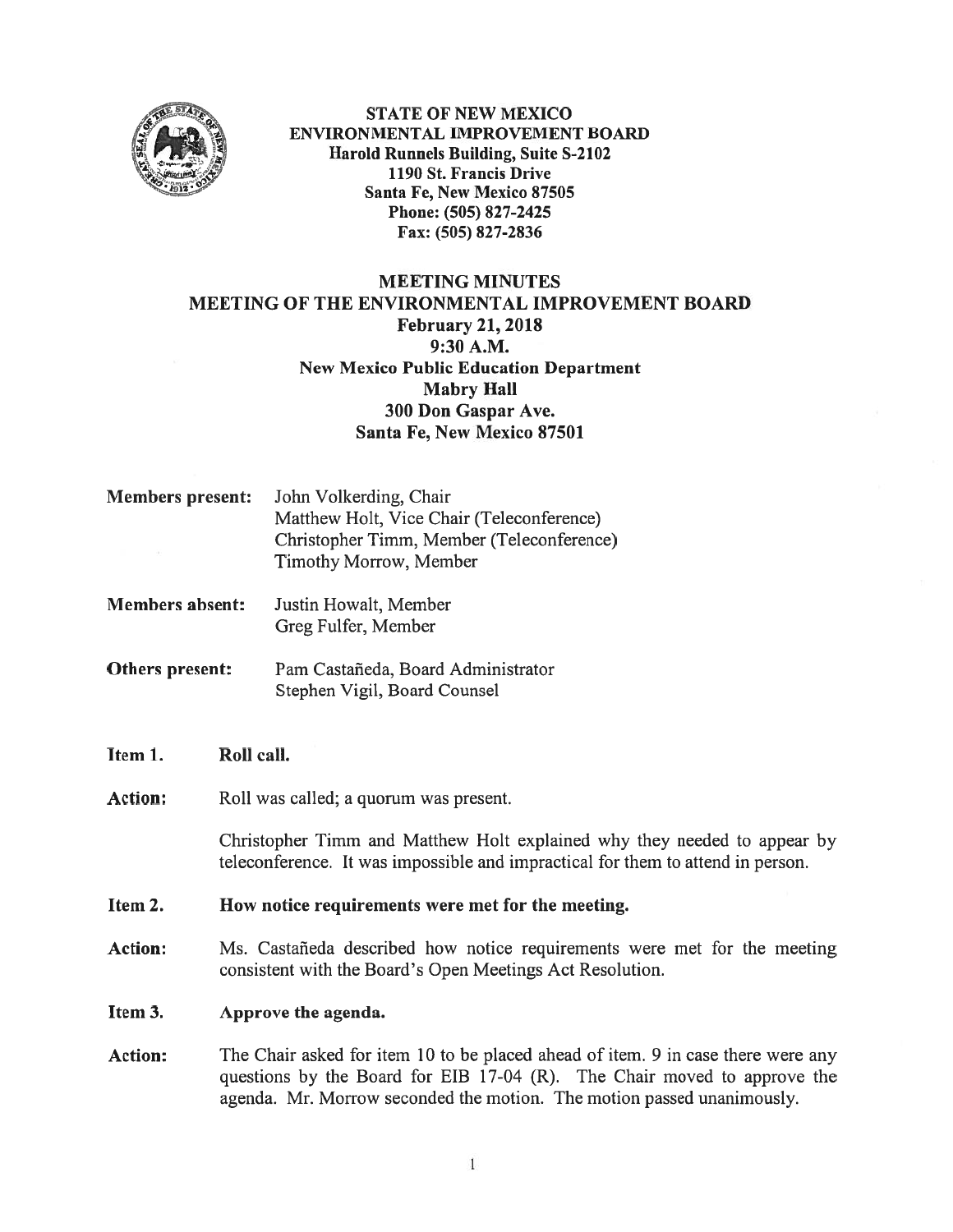

STATE OF NEW MEXICO ENVIRONMENTAL IMPROVEMENT BOARD Harold Runnels Building, Suite S-2102 1190 St. Francis Drive Santa Fe, New Mexico 87505 Phone: (505) 827-2425 Fax: (505) 827-2836

## Item 4. Approval of meeting minutes from October 27, 2017.

- Action: Mr. Morrow moved to approve the minutes. Mr. Holt seconded the motion. The motion passed unanimously.
- Item 5. Election of Chair/Vice Chair.
- Action: Matthew Holt nominated Chair Volkerding. Mr. Morrow seconded the motion. Mr. Morrow nominated Mr. Holt as Vice chair. Chair Volkerding seconded the motion. The Chair motioned that the terms would be for one year for both positions. Mr. Morrow seconded. The motion passed unanimously. Commission Counsel mentioned that <sup>a</sup> Secretary is also needed this will be placed on the agenda for <sup>a</sup> future meeting.

#### Item 6. Adoption of EIB Open Meetings Act Resolution for 2018.

Action: Stephen Vigil, Commission Counsel addressed the EIB Open Meetings Act Resolution for 2018. The Chair moved to adopt the EIB Open Meetings Act Resolution for 2018 as written. Mr. Morrow seconded the motion. The motion passed unanimously.

#### Item 7. Public comment unrelated to agenda items.

- Action: There were no public comments unrelated to the agenda items.
- Item 8. Board member comments and questions.
- Action: Chair Volkerding wanted to make sure that all Board members had received <sup>a</sup> copy of the Annual Liquid Waste fee report. All Board members received it. No action was taken on this item.

### Item 9. EIB 17-03 (R). In the Matter of Proposed Revisions to the Rulemaking Rules for the Environmental Improvement Board, 20.1.1 NMAC. Public Hearing.

Action: The Chair served as Hearing Officer and conducted the hearing in accordance with the Board's rulemaking procedures found in 20.1.1 of the New Mexico Administrative Code.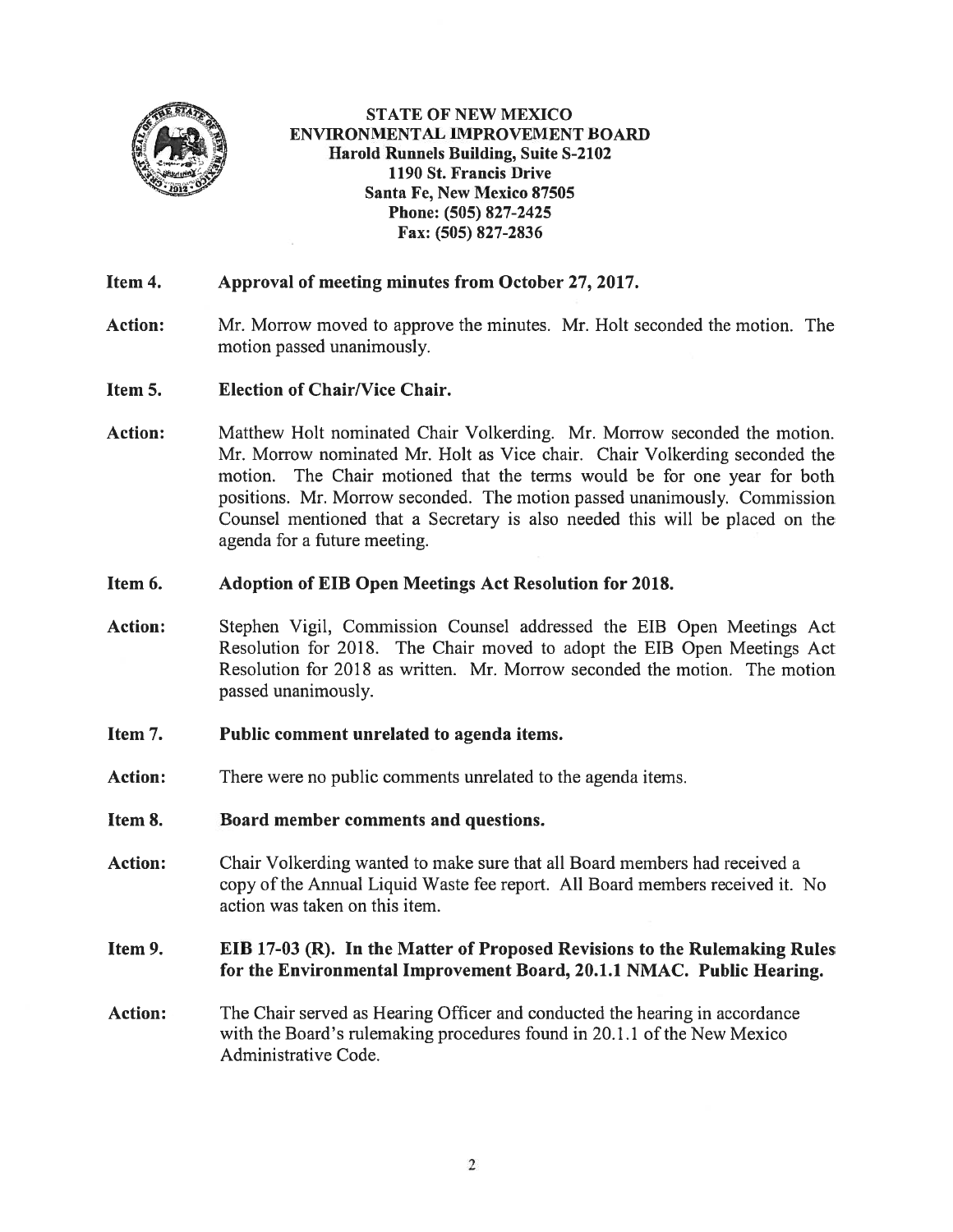

STATE Of NEW MEXICO ENVIRONMENTAL IMPROVEMENT BOARD Harold Runnels Building, Suite 5-2102 1190 St. Francis Drive Santa Fe, New Mexico \$7505 Phone: (505) 827-2425 fax: (505) 827-2836

Christopher Atencio, Office of General Counsel, New Mexico Environment Department provided an opening statement.

Jason Wallace, Office of General Counsel, New Mexico Environment Department provided testimony.

Chair Volkerding moved to repeal the current version and replace with the version submitted with the petition. Mr. Holt seconded the motion. Chair Volkerding restated his motion. Chair Volkerding moved that the Board repeal the current version of 20.1.1 and replace it with NMED Exhibit 1 in EIB 17-03 (R). Mr. Holt seconded the motion. The motion passed unanimously. Mr. Morrow, Mr. Volkerding, Mr. Holt and Mr. Timm aye.

The Board delegated authority to the Board administrator to sign the administrative forms. Chair Volkerding moved to give the Board administrator the authority to sign the administrative forms. Mr. Morrow seconded the motion. The motion passed unanimously. Mr. Morrow, Mr. Volkerding, Mr. Holt and Mr. Timm aye.

The Board gave authority to the Chair to work with Mr. Vigil on the editorial changes. Mr. Holt so moved. Mr. Morrow seconded the motion. The motion passed unanimously. Mr. Morrow, Mr. Volkerding, Mr. Holt and Mr. Timm aye.

Item 10. EIB 17-04 (R). In the Matter of Proposed Repeal of 20.5.1 NMAC through 20.5.16 NMAC, 20.5.18 NMAC and 20.5.19 NMAC and Replacement with 20.5.101 NMAC through 20.5.122 NMAC, 20.5.124 NMAC and 20.5.125 NMAC Resource Protection Division Petroleum Storage Tank Bureau, New Mexico Environment Department, Petitioner. Public Hearing.

> Erin Anderson, Administrative Law Judge conducted the hearing in accordance with the EIB Rulemaking procedures 20.1.1 NMAC. The hearing was held from february 21-22, 2018.

Kathy Townsend of Kathy Townsend Court Reporters recorded and transcribed the public hearing for EIB 17-04 (R). The transcript is available in the office of the Commission Administrator.

The Board recessed for lunch at 11:56 a.m. and reconvened at 1:15 p.m. The case reconvened on February 22, 2018, at 10:05 a.m.